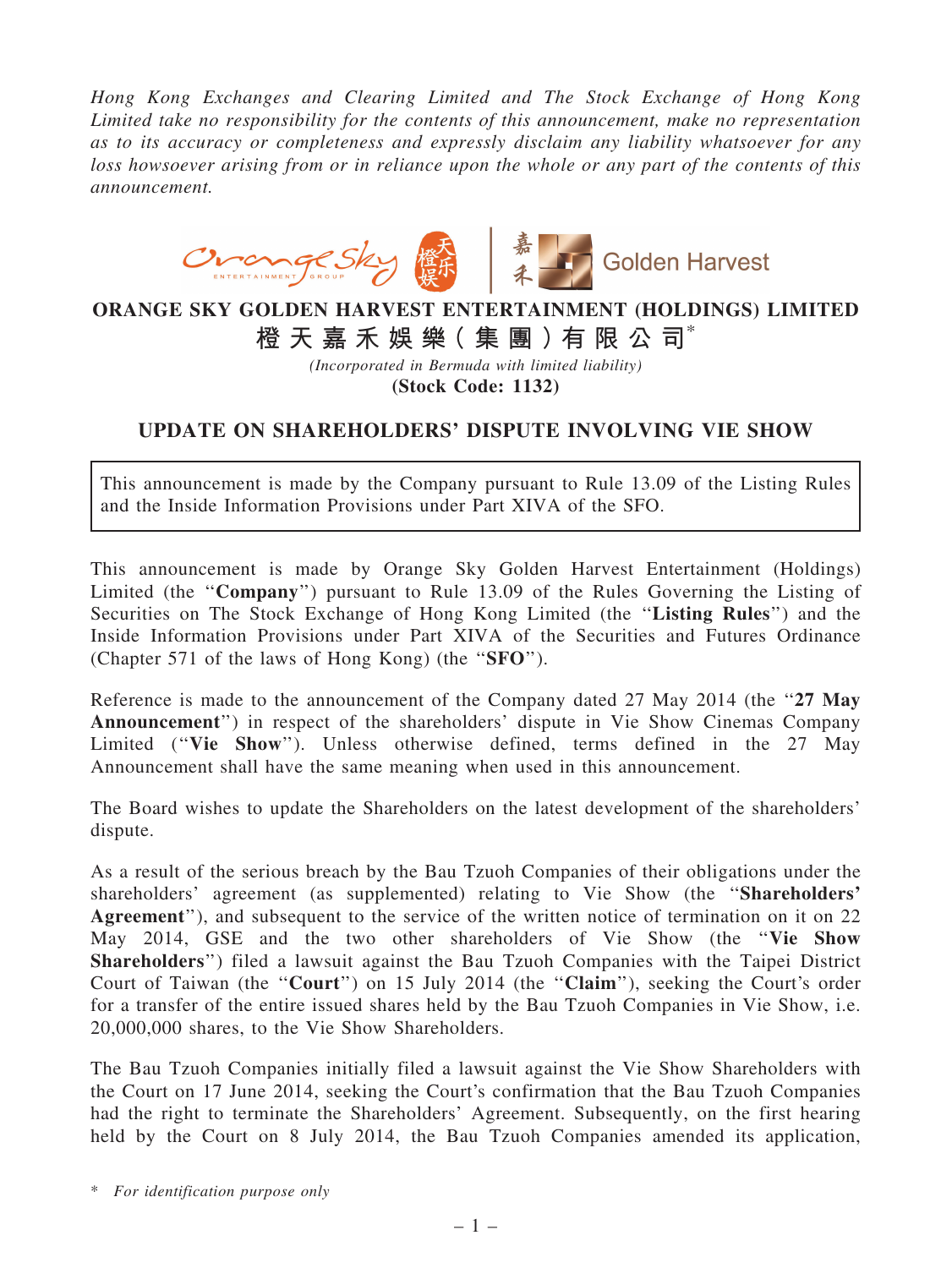seeking the Court's confirmation that the legal relationships between the Bau Tzuoh Companies and Vie Show Shareholders under the Shareholders' Agreement ceased to have effect on 17 June 2014 (being the date of the notice served by the Bau Tzuoh Companies); and that the rights claimed by Bau Tzuoh Companies under Clause 10.5 of the Shareholders' Agreement (being the right to acquire the entire issued shares held by the Vie Show Shareholders in Vie Show; or to sell the entire issued shares held by the Bau Tzuoh Companies in Vie Show) (the ''Application for Confirmation'') was effective. After the Vie Show Shareholders filed a defence on the grounds that the Application for Confirmation was illegitimate and the Court fixed a hearing date on 18 July 2014 to conclude the case, the Bau Tzuoh Companies suddenly withdrew all its applications on 15 July 2014.

As at the date of this announcement, the Bau Tzuoh Companies have also filed seven other temporary restraining order and emergency disposition injunction order applications (定暫時 狀態假處分暨緊急處置假處分聲請) against Vie Show, directors and supervisors of Vie Show and the Vie Show Shareholders with the Court (the ''Injunction Applications''), alleging that the Vie Show Shareholders had passed invalid shareholders' resolutions to amend the articles of association of Vie Show and re-appoint its directors and supervisors. The Bau Tzuoh Companies requested the Court to approve and grant temporary restraining orders and emergency disposition injunction orders to (i) direct Vie Show to adopt its previous articles of association and not its new articles of association; (ii) prohibit the directors and supervisors of Vie Show to exercise their rights as directors and supervisors of Vie Show or effect any registration of members; (iii) prohibit the Vie Show Shareholders from changing the legal representative of Vie Show; (iv) prohibit GSE, as shareholder of Vie Show, from appointing proxies to attend, vote or exercise appointment rights at shareholders' meetings of Vie Show; and (v) prohibit the votes casted by GSE from being counted as votes for passing resolutions (or as quorum) in Vie Show's Shareholders' meetings. The abovementioned Injunction Applications have all been rejected by the Court.

While the Company will actively pursue the Claim and defend any claims that may be brought by the Bau Tzuoh Companies, there remains uncertainty on the outcome of the shareholders' dispute and the Company is unable to accurately assess whether it would impact on the proposed listing of Vie Show on GreTai Securities Market and the Taiwan Stock Exchange Corporation as announced in an announcement of the Company published on 26 March 2013.

The Board is closely monitoring the situation and will inform the Shareholders and potential investors of material developments regarding the shareholders' dispute in Vie Show in compliance with Rule 13.09 of the Listing Rules and Part XIVA of the SFO.

Shareholders of the Company and potential investors are advised to exercise caution when dealing in the shares of the Company.

> By order of the Board Orange Sky Golden Harvest Entertainment (Holdings) Limited Wong Kwan Lai *Company Secretary*

Hong Kong, 21 July 2014